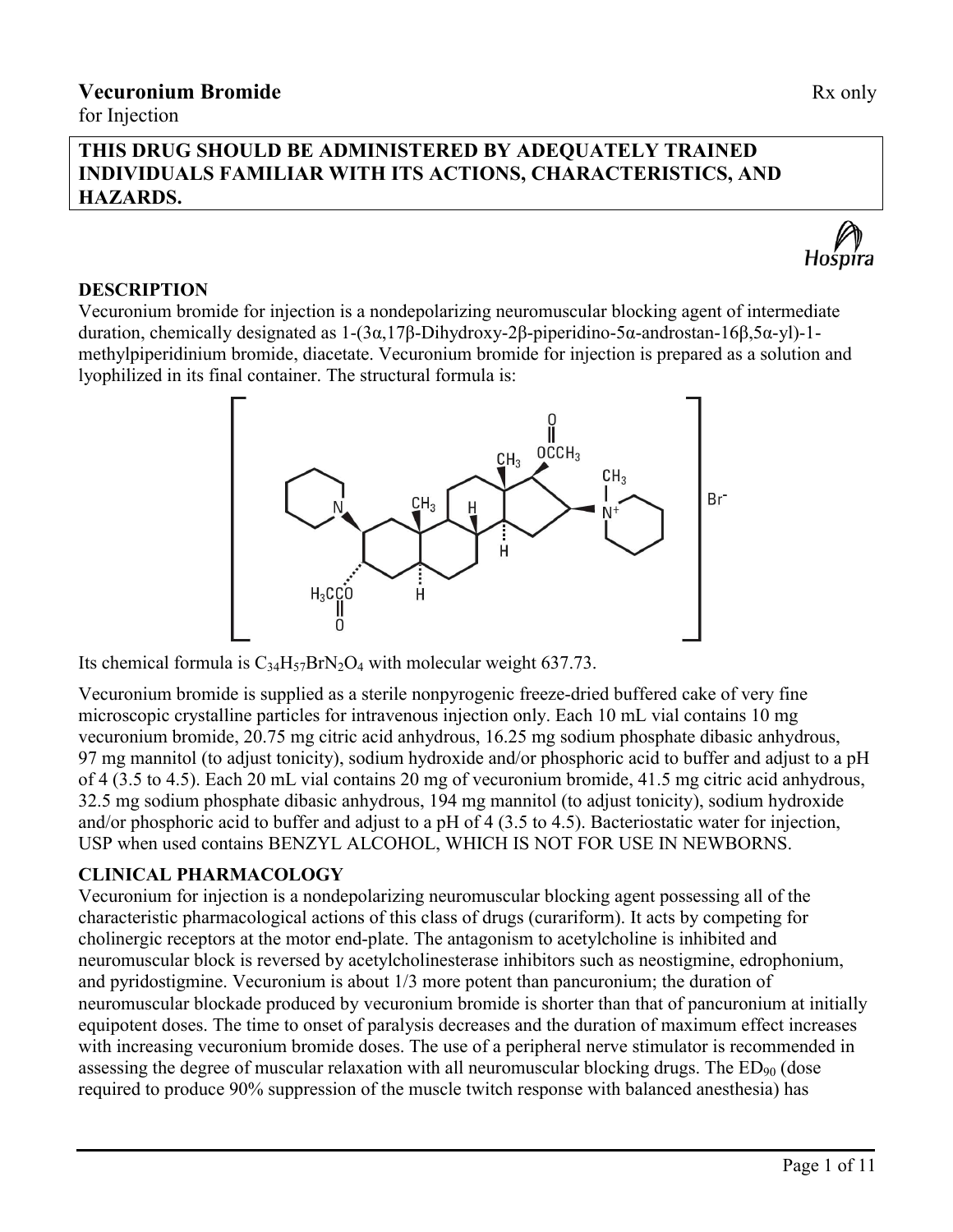averaged 0.057 mg/kg (0.049 to 0.062 mg/kg in various studies). An initial vecuronium bromide dose of 0.08 to 0.1 mg/kg generally produces first depression of twitch in approximately 1 minute, good or excellent intubation conditions within 2.5 to 3 minutes, and maximum neuromuscular blockade within 3 to 5 minutes of injection in most patients.

Under balanced anesthesia, the time to recovery to 25% of control (clinical duration) is approximately 25 to 40 minutes after injection and recovery is usually 95% complete approximately 45-65 minutes after injection of intubating dose. The neuromuscular blocking action of vecuronium is slightly enhanced in the presence of potent inhalation anesthetics. If vecuronium is first administered more than 5 minutes after the start of the inhalation of enflurane, isoflurane, or halothane, or when steady state has been achieved, the intubating dose of vecuronium bromide may be decreased by approximately 15% (see **DOSAGE AND ADMINISTRATION**). Prior administration of succinylcholine may enhance the neuromuscular blocking effect of vecuronium and its duration of action. With succinylcholine as the intubating agent, initial doses of 0.04 to 0.06 mg/kg of vecuronium will produce complete neuromuscular block with clinical duration of action of 25-30 minutes. If succinylcholine is used prior to vecuronium, the administration of vecuronium should be delayed until the patient starts recovering from succinylcholine-induced neuromuscular blockade. The effect of prior use of other nondepolarizing neuromuscular blocking agents on the activity of vecuronium has not been studied (see **PRECAUTIONS, Drug Interactions**).

Repeated administration of maintenance doses of vecuronium has little or no cumulative effect on the duration of neuromuscular blockade. Therefore, repeat doses can be administered at relatively regular intervals with predictable results. After an initial dose of 0.08 to 0.1 mg/kg under balanced anesthesia, the first maintenance dose (suggested maintenance dose is 0.01 to 0.015 mg/kg) is generally required within 25 to 40 minutes; subsequent maintenance doses, if required, may be administered at approximately 12 to 15 minute intervals. Halothane anesthesia increases the clinical duration of the maintenance dose only slightly. Under enflurane a maintenance dose of 0.01 mg/kg is approximately equal to 0.015 mg/kg dose under balanced anesthesia.

The recovery index (time from 25% to 75% recovery) is approximately 15-25 minutes under balanced or halothane anesthesia. When recovery from vecuronium neuromuscular blocking effect begins, it proceeds more rapidly than recovery from pancuronium. Once spontaneous recovery has started, the neuromuscular block produced by vecuronium is readily reversed with various anticholinesterase agents, e.g., pyridostigmine, neostigmine, or edrophonium in conjunction with an anticholinergic agent such as atropine or glycopyrrolate. Rapid recovery is a finding consistent with vecuronium short elimination halflife, although there have been occasional reports of prolonged neuromuscular blockade in patients in the intensive care unit (see **PRECAUTIONS**).

The administration of clinical doses of vecuronium bromide is not characterized by laboratory or clinical signs of chemically mediated histamine release. This does not preclude the possibility of rare hypersensitivity reactions (see **ADVERSE REACTIONS**).

## **Pharmacokinetics**

At clinical doses of 0.04 to 0.1 mg/kg, 60-80% of vecuronium bromide is usually bound to plasma protein. The distribution half-life following a single intravenous dose (range 0.025 to 0.28 mg/kg) is approximately 4 minutes. Elimination half-life over this sample dosage range is approximately 65-75 minutes in healthy surgical patients and in renal failure patients undergoing transplant surgery.

In late pregnancy, elimination half-life may be shortened to approximately 35-40 minutes. The volume of distribution at steady state is approximately 300 to 400 mL/kg; systemic rate of clearance is approximately 3 to 4.5 mL/minute/kg. In man, urine recovery of vecuronium varies from 3-35% within 24 hours. Data derived from patients requiring insertion of a T-tube in the common bile duct suggests that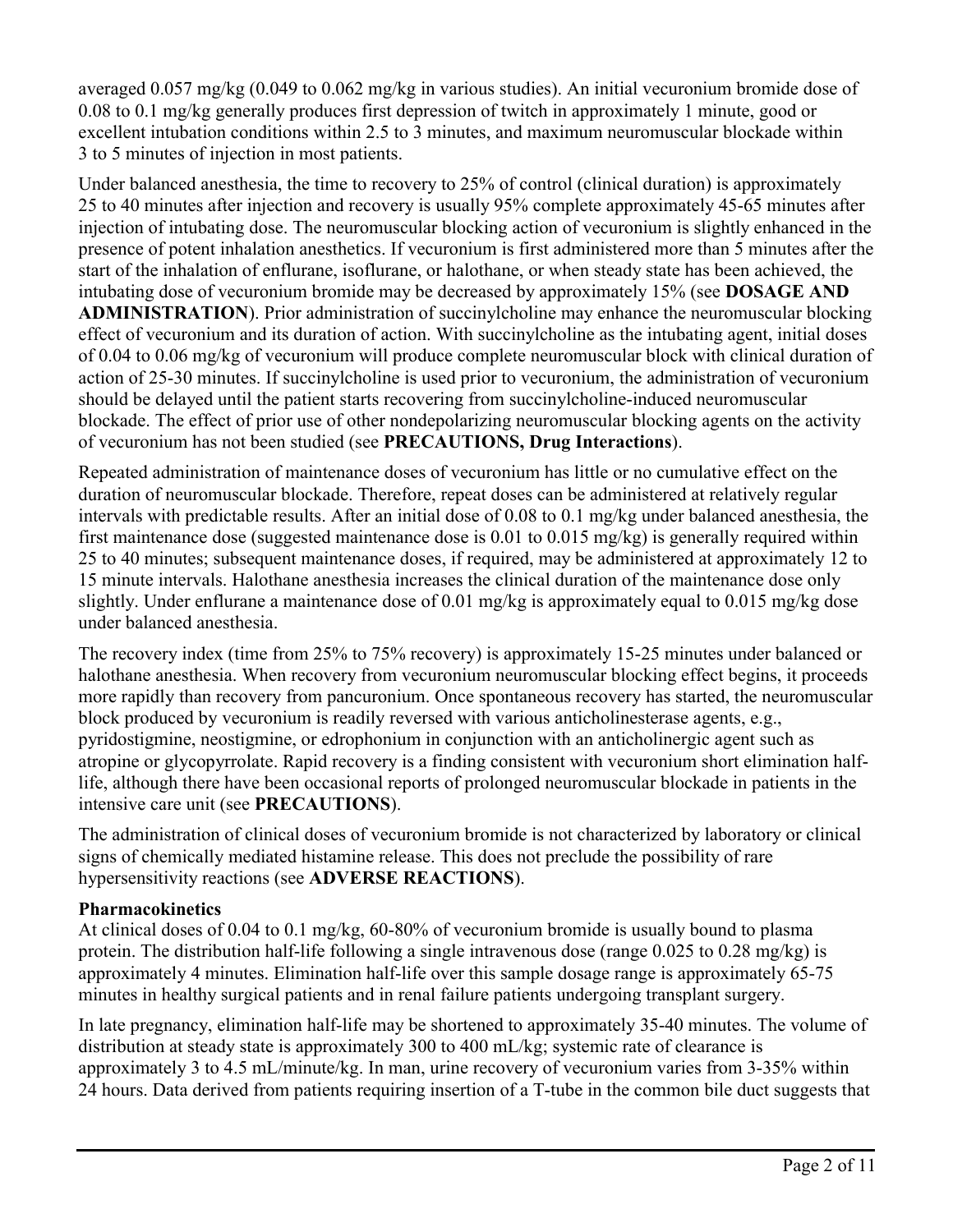25-50% of a total intravenous dose of vecuronium may be excreted in bile within 42 hours. Only unchanged vecuronium has been detected in human plasma following use during surgery. In addition, one metabolite 3-desacetyl vecuronium has been rarely detected in human plasma following prolonged clinical use in the I.C.U. (see **PRECAUTIONS, Long-term Use in I.C.U.**). The 3-desacetyl vecuronium metabolite has been recovered in the urine of some patients in quantities that account for up to 10% of injected dose; 3-desacetyl vecuronium has also been recovered by T-tube in some patients accounting for up to 25% of the injected dose.

This metabolite has been judged by animal screening (dogs and cats) to have 50% or more of the potency of vecuronium; equipotent doses are of approximately the same duration as vecuronium in dogs and cats. Biliary excretion accounts for about half the dose of vecuronium bromide within 7 hours in the anesthetized rat. Circulatory bypass of the liver (cat preparation) prolongs recovery from vecuronium. Limited data derived from patients with cirrhosis or cholestasis suggests that some measurements of recovery may be doubled in such patients. In patients with renal failure, measurements of recovery do not differ significantly from similar measurements in healthy patients.

Studies involving routine hemodynamic monitoring in good risk surgical patients reveal that the administration of vecuronium bromide in doses up to three times that needed to produce clinical relaxation (0.15 mg/kg) did not produce clinically significant changes in systolic, diastolic or mean arterial pressure. The heart rate, under similar monitoring, remained unchanged in some studies and was lowered by a mean of up to 8% in other studies. A large dose of 0.28 mg/kg administered during a period of no stimulation, while patients were being prepared for coronary artery bypass grafting was not associated with alterations in rate-pressure-product or pulmonary capillary wedge pressure. Systemic vascular resistance was lowered slightly and cardiac output was increased insignificantly. (The drug has not been studied in patients with hemodynamic dysfunction secondary to cardiac valvular disease). Limited clinical experience with use of vecuronium during the surgery for pheochromocytoma has shown that administration of this drug is not associated with changes in blood pressure or heart rate.

Unlike other nondepolarizing skeletal muscle relaxants, vecuronium has no clinically significant effects on hemodynamic parameters. Vecuronium will not counteract those hemodynamic changes or known side effects produced by or associated with anesthetic agents, other drugs or various other factors known to alter hemodynamics.

## **INDICATIONS AND USAGE**

Vecuronium bromide is indicated as an adjunct to general anesthesia, to facilitate endotracheal intubation and to provide skeletal muscle relaxation during surgery or mechanical ventilation.

## **CONTRAINDICATIONS**

Vecuronium bromide is contraindicated in patients known to have a hypersensitivity to it.

## **WARNINGS**

VECURONIUM BROMIDE SHOULD BE ADMINISTERED IN CAREFULLY ADJUSTED DOSAGE BY OR UNDER THE SUPERVISION OF EXPERIENCED CLINICIANS WHO ARE FAMILIAR WITH ITS ACTIONS AND THE POSSIBLE COMPLICATIONS THAT MIGHT OCCUR FOLLOWING ITS USE. THE DRUG SHOULD NOT BE ADMINISTERED UNLESS FACILITIES FOR INTUBATION, ARTIFICIAL RESPIRATION, OXYGEN THERAPY, AND REVERSAL AGENTS ARE IMMEDIATELY AVAILABLE. THE CLINICIAN MUST BE PREPARED TO ASSIST OR CONTROL RESPIRATION. TO REDUCE THE POSSIBILITY OF PROLONGED NEUROMUSCULAR BLOCKADE AND OTHER POSSIBLE COMPLICATIONS THAT MIGHT OCCUR FOLLOWING LONG-TERM USE IN THE ICU, VECURONIUM BROMIDE OR ANY OTHER NEUROMUSCULAR BLOCKING AGENT SHOULD BE ADMINISTERED IN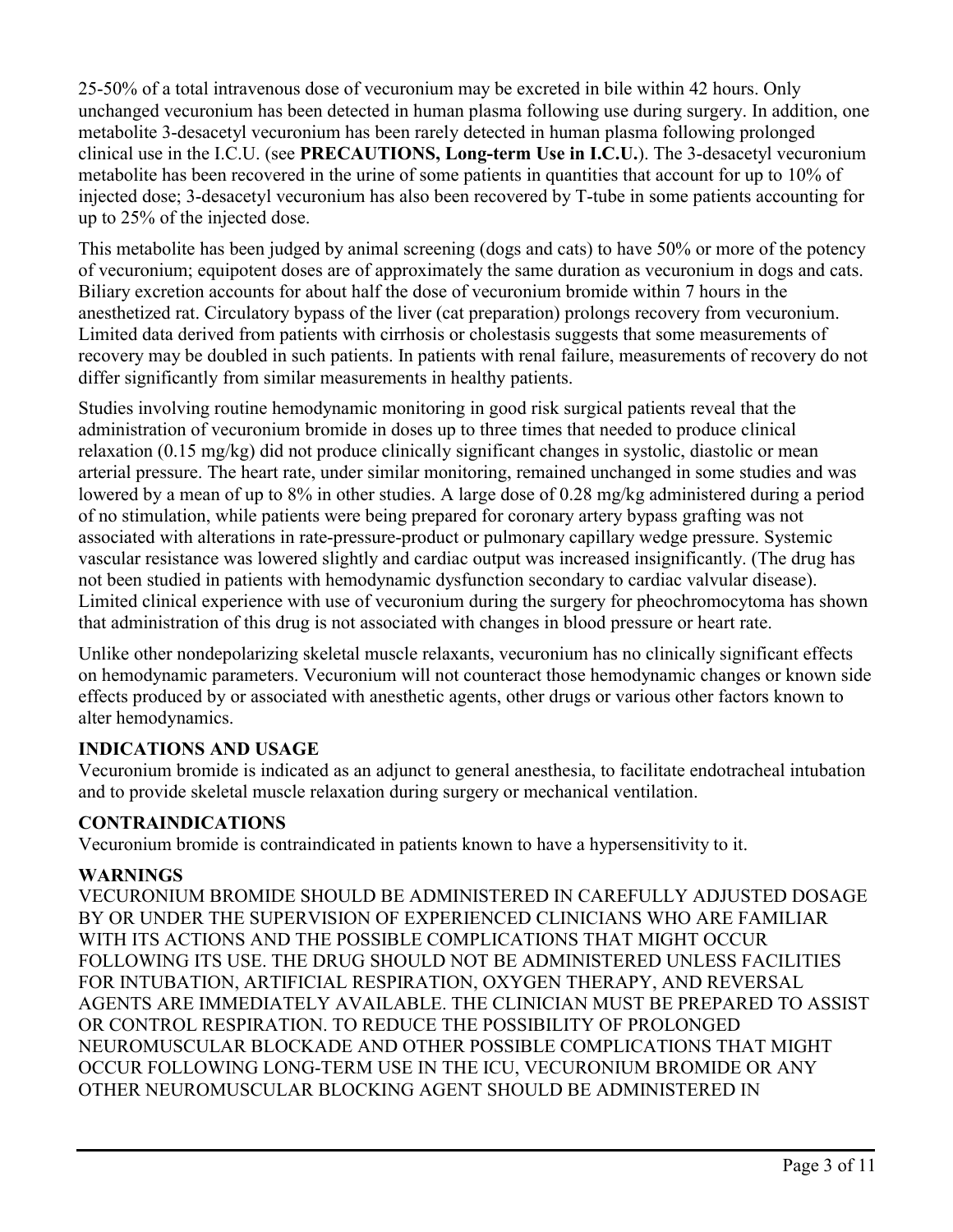CAREFULLY ADJUSTED DOSES BY OR UNDER THE SUPERVISION OF EXPERIENCED CLINICIANS WHO ARE FAMILIAR WITH ITS ACTIONS AND WHO ARE FAMILIAR WITH APPROPRIATE PERIPHERAL NERVE STIMULATOR MUSCLE MONITORING TECHNIQUES (see **PRECAUTIONS, Long-term Use in I.C.U.**). In patients who are known to have myasthenia gravis or the myasthenic (Eaton-Lambert) syndrome, small doses of vecuronium bromide may have profound effects. In such patients, a peripheral nerve stimulator and use of a small test dose may be of value in monitoring the response to administration of muscle relaxants.

#### **Anaphylaxis**

Severe anaphylactic reactions to neuromuscular blocking agents, including vecuronium bromide, have been reported. These reactions have in some cases been life-threatening and fatal. Due to the potential severity of these reactions, the necessary precautions, such as the immediate availability of appropriate emergency treatment, should be taken. Precautions should also be taken in those individuals who have had previous anaphylactic reactions to other neuromuscular blocking agents since cross-reactivity between neuromuscular blocking agents, both depolarizing and non-depolarizing, has been reported in this class of drugs.

## **Risk of Death due to Medication Errors**

Administration of vecuronium bromide results in paralysis, which may lead to respiratory arrest and death; this progression may be more likely to occur in a patient for whom it is not intended. Confirm proper selection of intended product and avoid confusion with other injectable solutions that are present in critical care and other clinical settings. If another healthcare provider is administering the product, ensure that the intended dose is clearly labeled and communicated.

### **PRECAUTIONS**

Since allergic cross-reactivity has been reported in this class, request information from your patients about previous anaphylactic reactions to other neuromuscular blocking agents. In addition, inform your patients that severe anaphylactic reactions to neuromuscular blocking agents, including vecuronium bromide have been reported.

#### **Renal Failure**

Vecuronium is well tolerated without clinically significant prolongation of neuromuscular blocking effect in patients with renal failure who have been optimally prepared for surgery by dialysis. Under emergency conditions in anephric patients some prolongation of neuromuscular blockade may occur; therefore, if anephric patients cannot be prepared for non-elective surgery, a lower initial dose of vecuronium should be considered.

#### **Altered Circulation Time**

Conditions associated with slower circulation time in cardiovascular disease, old age, and edematous states resulting in increased volume of distribution may contribute to delay in onset time; therefore, dosage should not be increased.

## **Hepatic Disease**

Experience in patients with cirrhosis or cholestasis has revealed prolonged recovery time in keeping with the role the liver plays in vecuronium metabolism and excretion (see **CLINICAL PHARMACOLOGY, Pharmacokinetics**). Data currently available do not permit dosage recommendations in patients with impaired liver function.

#### **Long-term Use in I.C.U.**

In the intensive care unit, long-term use of neuromuscular blocking drugs to facilitate mechanical ventilation may be associated with prolonged paralysis and/or skeletal muscle weakness that may be first noted during attempts to wean such patients from the ventilator. Typically, such patients receive other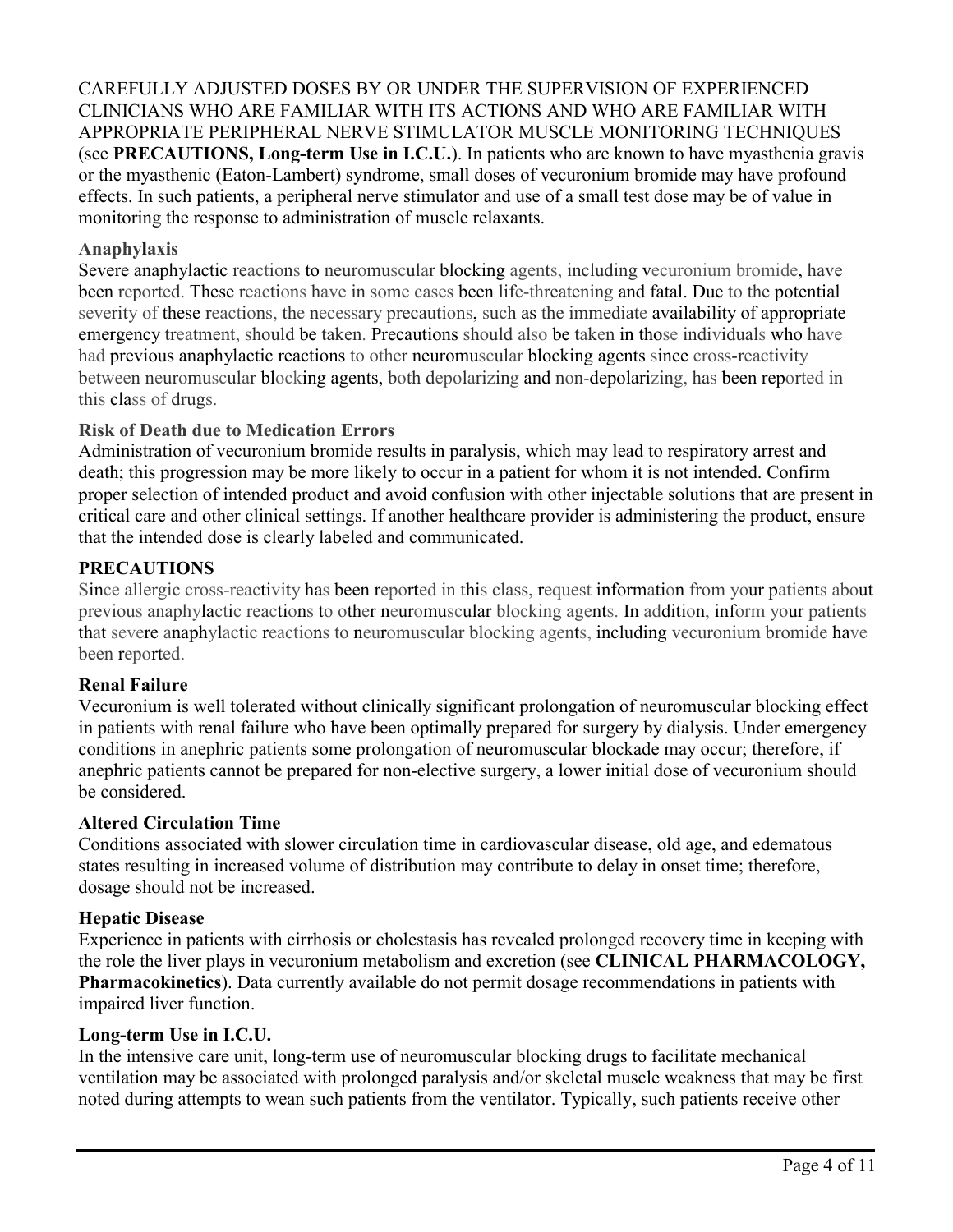drugs such as broad spectrum antibiotics, narcotics and/or steroids and may have electrolyte imbalance and diseases which lead to electrolyte imbalance, hypoxic episodes of varying duration, acid-base imbalance and extreme debilitation, any of which may enhance the actions of a neuromuscular blocking agent. Additionally, patients immobilized for extended periods frequently develop symptoms consistent with disuse muscle atrophy. The recovery picture may vary from regaining movement and strength in all muscles to initial recovery of movement of the facial and small muscles of the extremities then to the remaining muscles. In rare cases recovery may be over an extended period of time and may even, on occasion, involve rehabilitation. Therefore, when there is a need for long-term mechanical ventilation, the benefits-to-risk ratio of neuromuscular blockade must be considered.

Continuous infusion or intermittent bolus dosing to support mechanical ventilation has not been studied sufficiently to support dosage recommendations. IN THE INTENSIVE CARE UNIT, APPROPRIATE MONITORING, WITH THE USE OF A PERIPHERAL NERVE STIMULATOR TO ASSESS THE DEGREE OF NEUROMUSCULAR BLOCKADE IS RECOMMENDED TO HELP PRECLUDE POSSIBLE PROLONGATION OF THE BLOCKADE. WHENEVER THE USE OF VECURONIUM OR ANY NEUROMUSCULAR BLOCKING AGENT IS CONTEMPLATED IN THE ICU, IT IS RECOMMENDED THAT NEUROMUSCULAR TRANSMISSION BE MONITORED CONTINUOUSLY DURING ADMINISTRATION AND RECOVERY WITH THE HELP OF A NERVE STIMULATOR. ADDITIONAL DOSES OF VECURONIUM BROMIDE OR ANY OTHER NEUROMUSCULAR BLOCKING AGENT SHOULD NOT BE GIVEN BEFORE THERE IS A DEFINITE RESPONSE TO  $T_1$  OR TO THE FIRST TWITCH. IF NO RESPONSE IS ELICITED, INFUSION ADMINISTRATION SHOULD BE DISCONTINUED UNTIL A RESPONSE RETURNS.

## **Severe Obesity or Neuromuscular Disease**

Patients with severe obesity or neuromuscular disease may pose airway and/or ventilatory problems requiring special care before, during and after the use of neuromuscular blocking agents such as vecuronium.

## **Malignant Hyperthermia**

Many drugs used in anesthetic practice are suspected of being capable of triggering a potentially fatal hypermetabolism of skeletal muscle known as malignant hyperthermia. There are insufficient data derived from screening in susceptible animals (swine) to establish whether or not vecuronium is capable of triggering malignant hyperthermia.

#### **C.N.S.**

Vecuronium has no known effect on consciousness, the pain threshold or cerebration. Administration must be accompanied by adequate anesthesia or sedation.

#### **Drug Interactions**

Prior administration of succinylcholine may enhance the neuromuscular blocking effect of vecuronium for injection and its duration of action. If succinylcholine is used before vecuronium the administration of vecuronium should be delayed until the succinylcholine effect shows signs of wearing off. With succinylcholine as the intubating agent, initial doses of 0.04 to 0.06 mg/kg of vecuronium bromide may be administered to produce complete neuromuscular block with clinical duration of action of 25-30 minutes (see **CLINICAL PHARMACOLOGY**).

The use of vecuronium before succinylcholine, in order to attenuate some of the side effects of succinylcholine, has not been sufficiently studied.

Other nondepolarizing neuromuscular blocking agents (pancuronium, d-tubocurarine, metocurine, and gallamine) act in the same fashion as does vecuronium; therefore, these drugs and vecuronium may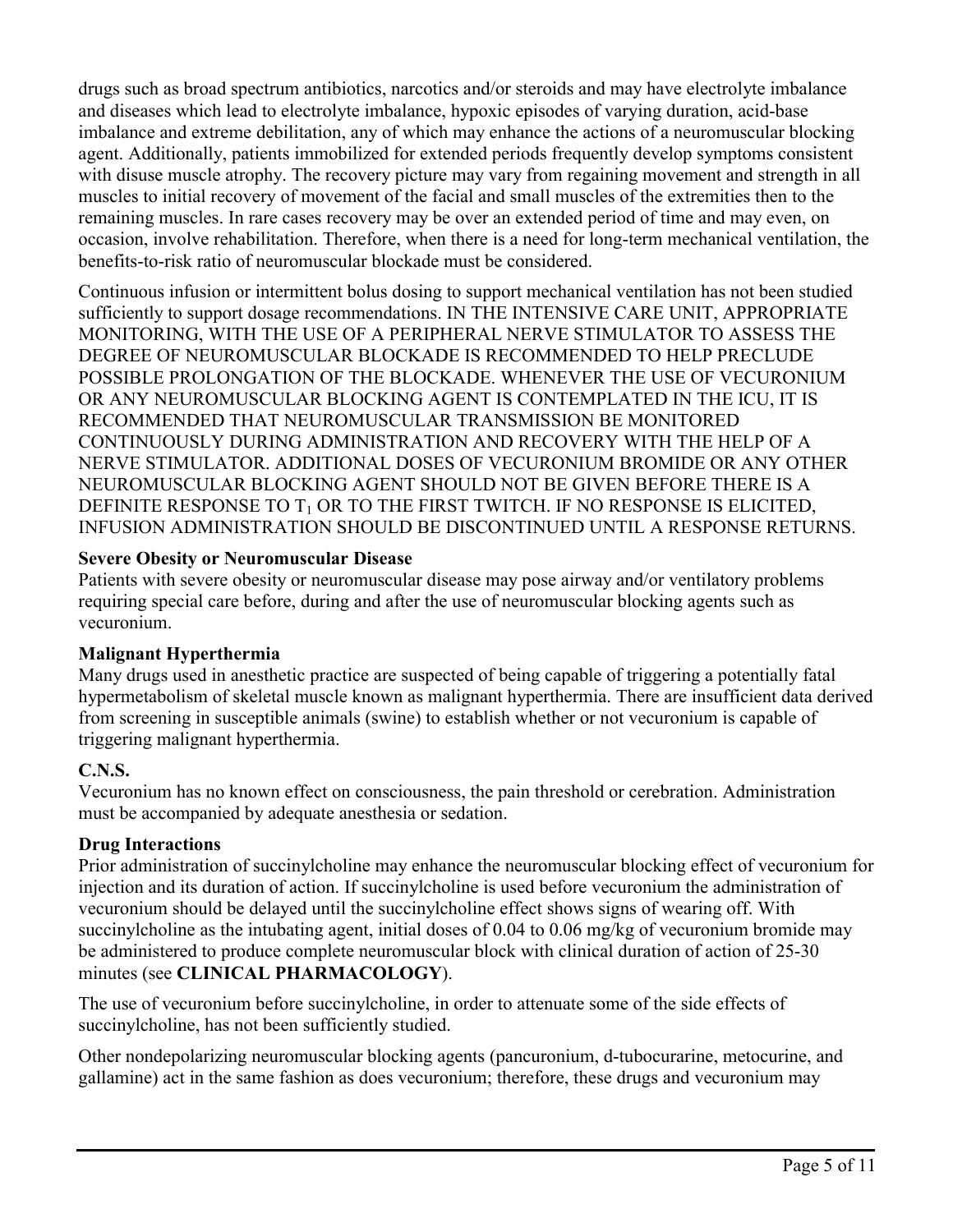manifest an additive effect when used together. There are insufficient data to support concomitant use of vecuronium and other competitive muscle relaxants in the same patient.

### **Inhalational Anesthetics**

Use of volatile inhalational anesthetics such as enflurane, isoflurane, and halothane with vecuronium will enhance neuromuscular blockade. Potentiation is most prominent with use of enflurane and isoflurane. With the above agents the initial dose of vecuronium bromide may be the same as with balanced anesthesia unless the inhalational anesthetic has been administered for a sufficient time at a sufficient dose to have reached clinical equilibrium (see **CLINICAL PHARMACOLOGY**).

#### **Antibiotics**

Parenteral/intraperitoneal administration of high doses of certain antibiotics may intensify or produce neuromuscular block on their own. The following antibiotics have been associated with various degrees of paralysis: aminoglycosides (such as neomycin, streptomycin, kanamycin, gentamicin, and dihydrostreptomycin); tetracyclines; bacitracin; polymyxin B; colistin; and sodium colistimethate. If these or other newly introduced antibiotics are used in conjunction with vecuronium, unexpected prolongation of neuromuscular block should be considered a possibility.

### **Thiopental**

Reconstituted vecuronium, which has an acid pH, should not be mixed with alkaline solutions (e.g., barbiturate solutions such as thiopental) in the same syringe or administered simultaneously during intravenous infusion through the same needle or same intravenous line (see **DOSAGE AND ADMINISTRATION, Compatibility**).

#### **Other**

Experience concerning injection of quinidine during recovery from use of other muscle relaxants suggests that recurrent paralysis may occur. This possibility must also be considered for vecuronium. Vecuronium induced neuromuscular blockade has been counteracted by alkalosis and enhanced by acidosis in experimental animals (cat). Electrolyte imbalance and diseases which lead to electrolyte imbalance, such as adrenal cortical insufficiency, have been shown to alter neuromuscular blockade. Depending on the nature of the imbalance, either enhancement or inhibition may be expected. Magnesium salts, administered for the management of toxemia of pregnancy may enhance the neuromuscular blockade.

## **Drug/Laboratory Test Interactions**

None known.

## **Carcinogenesis, Mutagenesis, Impairment of Fertility**

Long-term studies in animals have not been performed to evaluate carcinogenic or mutagenic potential or impairment of fertility.

## **Pregnancy**

## **Teratogenic Effects**

#### **Pregnancy Category C**

Animal reproduction studies have not been conducted with vecuronium. It is also not known whether vecuronium can cause fetal harm when administered to a pregnant woman or can affect reproduction capacity. Vecuronium should be given to a pregnant woman only if clearly needed.

#### **Labor and Delivery**

The use of vecuronium in patients undergoing cesarean section has been reported in the literature. Following tracheal intubation with succinylcholine, vecuronium dosages of 0.04 mg/kg ( $n = 11$ ) and 0.06 to 0.08 mg/kg ( $n = 20$ ) were administered. The umbilical venous plasma concentrations were 11% of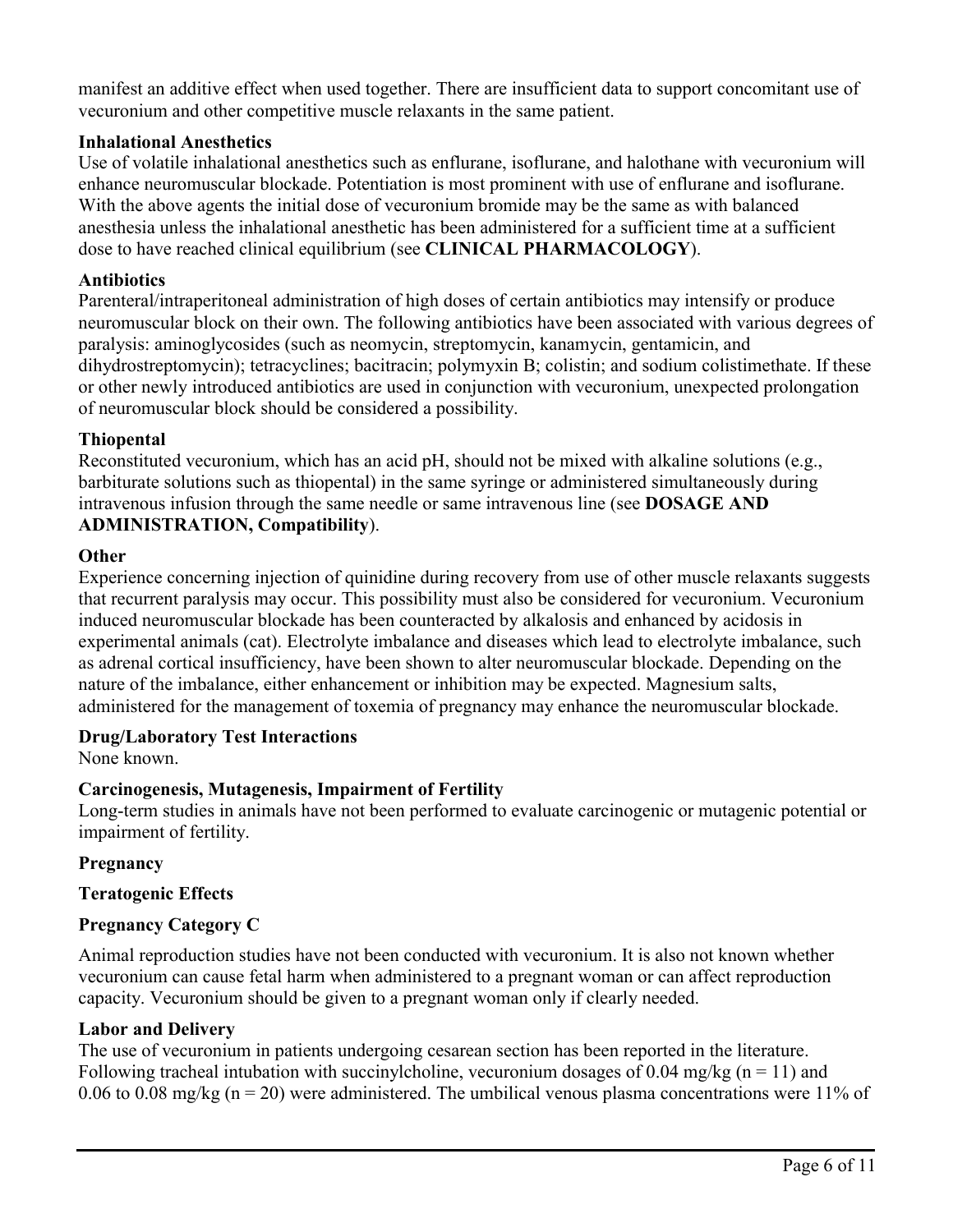maternal concentrations at delivery and mean neonate APGAR scores at 5 minutes were ≥9 in both reports. The action of neuromuscular blocking agents may be enhanced by magnesium salts administered for the management of toxemia of pregnancy.

## **Nursing Mothers**

It is not known whether this drug is excreted in human milk. Because many drugs are excreted in human milk, caution should be exercised when vecuronium is administered to a nursing woman.

### **Pediatric Use**

Infants under 1 year of age but older than 7 weeks also tested under halothane anesthesia are moderately more sensitive to vecuronium on a mg/kg basis than adults and take about 1½ times as long to recover. See **DOSAGE AND ADMINISTRATION, USE in Pediatric Patients** subsection for recommendations for use in pediatric patients 7 weeks to 16 years of age. The safety and effectiveness of vecuronium in pediatric patients less than 7 weeks of age have not been established.

### **Geriatric Use**

Clinical studies of vecuronium did not include sufficient numbers of subjects aged 65 and over to determine whether they respond differently from younger subjects. There are some reports in the peer reviewed literature of increased effect and longer duration of action of vecuronium in the elderly compared to younger patients. However, other reports have found no significant differences between healthy elderly and younger adults. Advanced age or other conditions associated with slower circulation time, may be associated with a delay in onset time (see **PRECAUTIONS, Altered Circulation Time**). Nevertheless, recommended doses of vecuronium should not be increased in these patients to reduce onset time, as higher doses produce a longer duration of action (see **CLINICAL PHARMACOLOGY**). Dose selections for an elderly patient should be cautious, usually starting at the low end of the dosing range, reflecting the greater frequency of decreased hepatic, renal, or cardiac function, and of concomitant disease or other drug therapy. Close monitoring of neuromuscular function is recommended.

## **ADVERSE REACTIONS**

The most frequent adverse reaction to nondepolarizing blocking agents as a class consists of an extension of the drug's pharmacological action beyond the time period needed. This may vary from skeletal muscle weakness to profound and prolonged skeletal muscle paralysis resulting in respiration insufficiency or apnea.

Inadequate reversal of the neuromuscular blockade is possible with vecuronium as with all curariform drugs. These adverse reactions are managed by manual or mechanical ventilation until recovery is judged adequate. Little or no increase in intensity of blockade or duration of action with vecuronium is noted from the use of thiobarbiturates, narcotic analgesics, nitrous oxide, or droperidol. See **OVERDOSAGE** for discussion of other drugs used in anesthetic practice which also cause respiratory depression.

Prolonged to profound extensions of paralysis and/or muscle weakness as well as muscle atrophy have been reported after long-term use to support mechanical ventilation in the intensive care unit (see **PRECAUTIONS**). The administration of vecuronium has been associated with rare instances of hypersensitivity reactions (bronchospasm, hypotension and/or tachycardia, sometimes associated with acute urticaria or erythema); (see also **CLINICAL PHARMACOLOGY**).

There have been post-marketing reports of severe allergic reactions (anaphylactic and anaphylactoid reactions) associated with use of neuromuscular blocking agents, including vecuronium bromide. These reactions, in some cases, have been life-threatening and fatal. Because these reactions were reported voluntarily from a population of uncertain size, it is not possible to reliably estimate their frequency (see **WARNINGS** and **PRECAUTIONS**).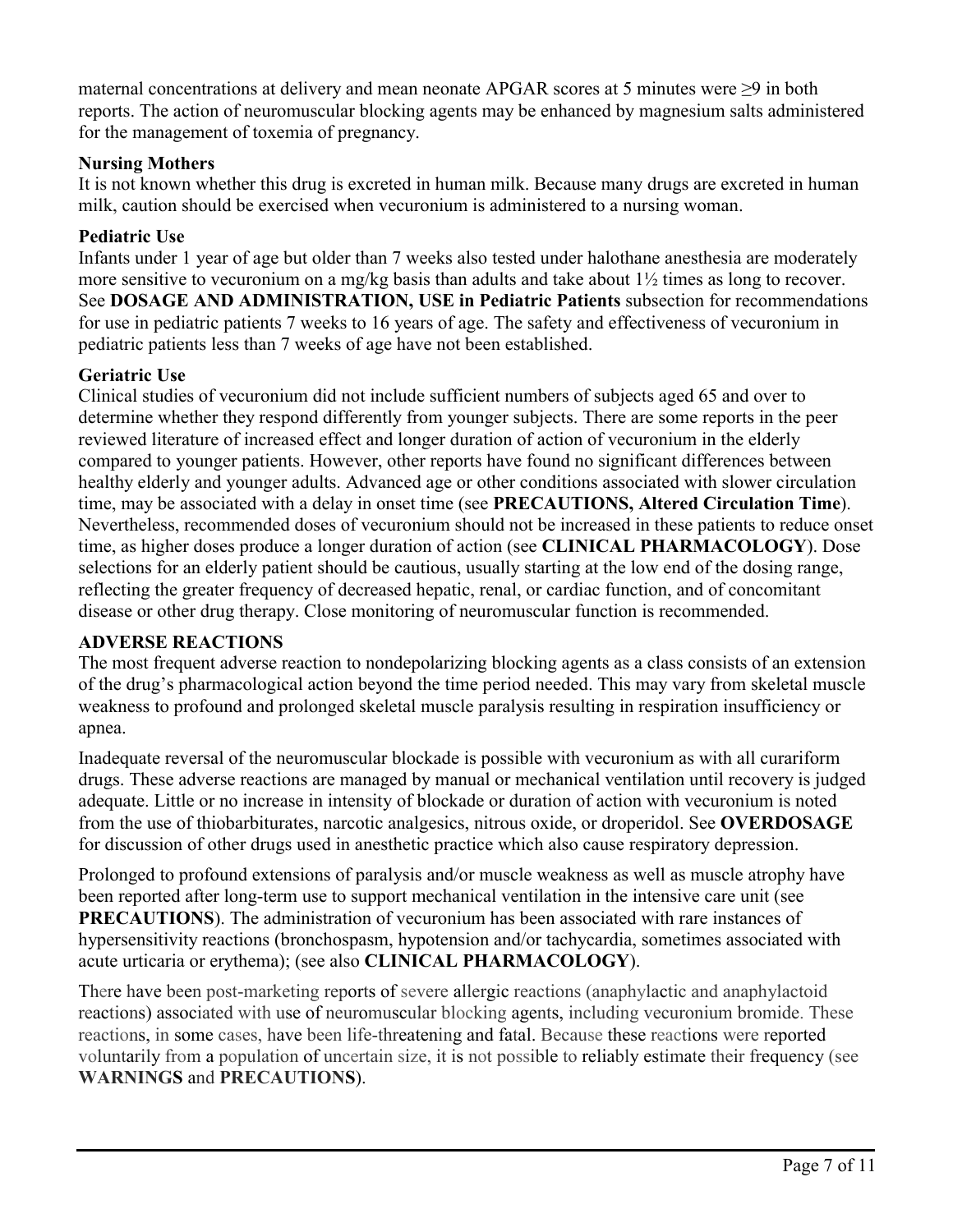### **OVERDOSAGE**

The possibility of iatrogenic overdosage can be minimized by carefully monitoring muscle twitch response to peripheral nerve stimulation.

Excessive doses of vecuronium produce enhanced pharmacological effects. Residual neuromuscular blockade beyond the time period needed may occur with vecuronium as with other neuromuscular blockers. This may be manifested by skeletal muscle weakness, decreased respiratory reserve, low tidal volume, or apnea. A peripheral nerve stimulator may be used to assess the degree of residual neuromuscular blockade from other causes of decreased respiratory reserve.

Respiratory depression may be due either wholly or in part to other drugs used during the conduct of general anesthesia such as narcotics, thiobarbiturates and other central nervous system depressants.

Under such circumstances the primary treatment is maintenance of a patent airway and manual or mechanical ventilation until complete recovery of normal respiration is assured. Pyridostigmine bromide injection, neostigmine, or edrophonium, in conjunction with atropine or glycopyrrolate will usually antagonize the skeletal muscle relaxant action of vecuronium. Satisfactory reversal can be judged by adequacy of skeletal muscle tone and by adequacy of respiration. A peripheral nerve stimulator may also be used to monitor restoration of twitch height. Failure of prompt reversal (within 30 minutes) may occur in the presence of extreme debilitation, carcinomatosis, and with concomitant use of certain broad spectrum antibiotics, or anesthetic agents and other drugs which enhance neuromuscular blockade or cause respiratory depression of their own. Under such circumstances the management is the same as that of prolonged neuromuscular blockade. Ventilation must be supported by artificial means until the patient has resumed control of his respiration. Prior to the use of reversal agents, reference should be made to the specific package insert of the reversal agent.

The effects of hemodialysis and peritoneal dialysis on plasma levels of vecuronium and its metabolite are unknown.

#### **DOSAGE AND ADMINISTRATION**

Vecuronium bromide for injection is for intravenous use only.

This drug should be administered by or under the supervision of experienced clinicians familiar with the use of neuromuscular blocking agents. Dosage must be individualized in each case. The dosage information which follows is derived from studies based upon units of drug per unit of body weight and is intended to serve as a guide only, especially regarding enhancement of neuromuscular blockade of vecuronium by volatile anesthetics and by prior use of succinylcholine (see **PRECAUTIONS, Drug Interactions**). Parenteral drug products should be inspected visually for particulate matter and discoloration prior to administration whenever solution and container permit.

To obtain maximum clinical benefits of vecuronium and to minimize the possibility of overdosage, the monitoring of muscle twitch response to peripheral nerve stimulation is advised.

The recommended initial dose of vecuronium bromide is 0.08 to 0.1 mg/kg (1.4 to 1.75 times the  $ED_{90}$ ) given as an intravenous bolus injection. This dose can be expected to produce good or excellent nonemergency intubation conditions in 2.5 to 3 minutes after injection. Under balanced anesthesia, clinically required neuromuscular blockade lasts approximately 25-30 minutes, with recovery to 25% of control achieved approximately 25 to 40 minutes after injection and recovery to 95% of control achieved approximately 45-65 minutes after injection. In the presence of potent inhalation anesthetics, the neuromuscular blocking effect of vecuronium is enhanced. If vecuronium is first administered more than 5 minutes after the start of inhalation agent or when steady-state has been achieved, the initial vecuronium bromide dose may be reduced by approximately 15%, i.e., 0.06 to 0.085 mg/kg.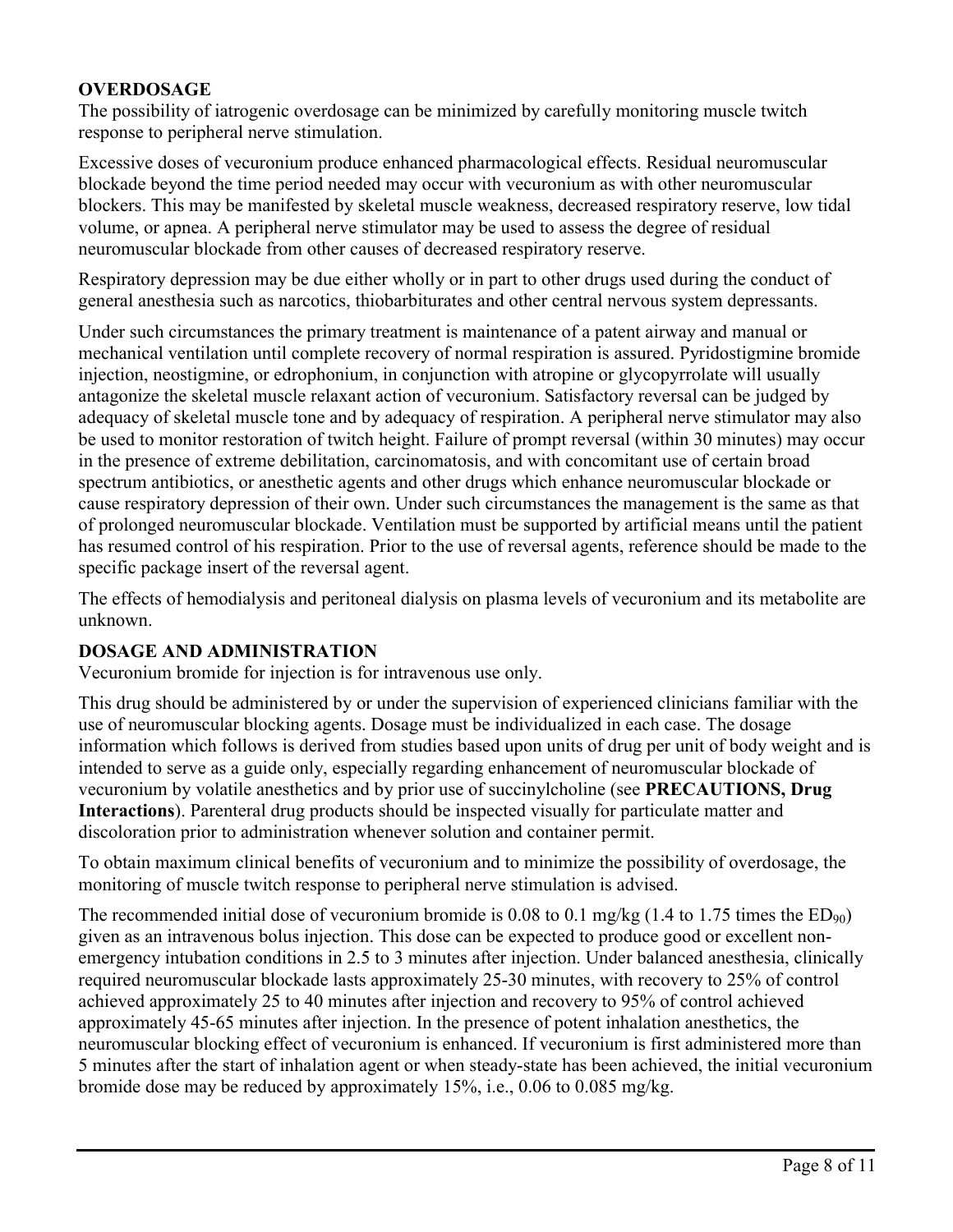Prior administration of succinylcholine may enhance the neuromuscular blocking effect and duration of action of vecuronium. If intubation is performed using succinylcholine, a reduction of initial dose of vecuronium bromide to 0.04 to 0.06 mg/kg with inhalation anesthesia and 0.05 to 0.06 mg/kg with balanced anesthesia may be required.

During prolonged surgical procedures, maintenance doses of 0.01 to 0.015 mg/kg of vecuronium bromide are recommended; after the initial vecuronium bromide injection, the first maintenance dose will generally be required within 25 to 40 minutes. However, clinical criteria should be used to determine the need for maintenance doses.

Since vecuronium lacks clinically important cumulative effects, subsequent maintenance doses, if required, may be administered at relatively regular intervals for each patient, ranging approximately from 12 to 15 minutes under balanced anesthesia, slightly longer under inhalation agents. (If less frequent administration is desired, higher maintenance doses may be administered.)

Should there be reason for the selection of larger doses in individual patients, initial doses ranging from 0.15 mg/kg up to 0.28 mg/kg have been administered during surgery under halothane anesthesia without ill effects to the cardiovascular system being noted as long as ventilation is properly maintained (see **CLINICAL PHARMACOLOGY**).

### **Use by Continuous Infusion**

After an intubating dose of 80 to 100 mcg/kg, a continuous infusion of 1 mcg/kg/min can be initiated approximately 20-40 min later. Infusion of vecuronium should be initiated only after early evidence of spontaneous recovery from the bolus dose. Long-term intravenous infusion to support mechanical ventilation in the intensive care unit has not been studied sufficiently to support dosage recommendations (see **PRECAUTIONS**).

The infusion of vecuronium should be individualized for each patient. The rate of administration should be adjusted according to the patient's twitch response as determined by peripheral nerve stimulation. An initial rate of 1 mcg/kg/min is recommended, with the rate of the infusion adjusted thereafter to maintain a 90% suppression of twitch response. Average infusion rates may range from 0.8 to 1.2 mcg/kg/min.

Inhalation anesthetics, particularly enflurane and isoflurane may enhance the neuromuscular blocking action of nondepolarizing muscle relaxants. In the presence of steady-state concentrations of enflurane or isoflurane, it may be necessary to reduce the rate of infusion 25-60 percent, 45-60 min after the intubating dose. Under halothane anesthesia it may not be necessary to reduce the rate of infusion.

Spontaneous recovery and reversal of neuromuscular blockade following discontinuation of vecuronium infusion may be expected to proceed at rates comparable to that following a single bolus dose (see **CLINICAL PHARMACOLOGY**).

Infusion solutions of vecuronium can be prepared by mixing vecuronium with an appropriate infusion solution such as Dextrose Injection 5%, Sodium Chloride Injection 0.9%, Dextrose (5%) and Sodium Chloride Injection, or Lactated Ringer's Injection.

Unused portions of infusion solutions should be discarded.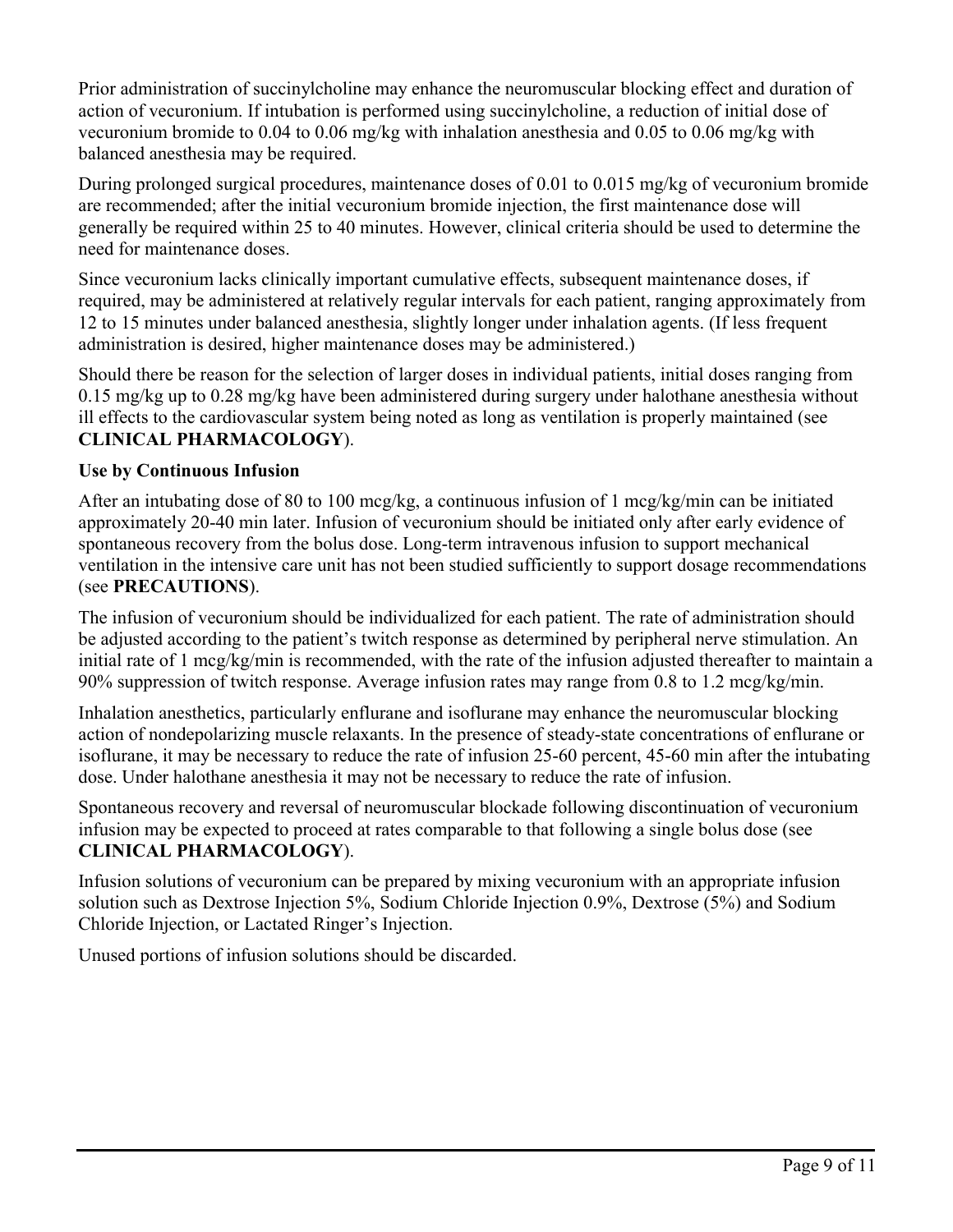Infusion rates of vecuronium bromide can be individualized for each patient using the following table:

| <b>Drug Delivery Rate</b><br>(mcg/kg/min) | <b>Infusion Delivery Rate</b><br>(mL/kg/min) |                     |  |  |  |
|-------------------------------------------|----------------------------------------------|---------------------|--|--|--|
|                                           | $0.1$ mg/mL*                                 | $0.2 \text{ mg/mL}$ |  |  |  |
| 0.7                                       | 0.007                                        | 0.0035              |  |  |  |
| 0.8                                       | 0.008                                        | 0.004               |  |  |  |
| 0.9                                       | 0.009                                        | 0.0045              |  |  |  |
|                                           | 0.01                                         | 0.005               |  |  |  |
|                                           | 0.011                                        | 0.0055              |  |  |  |
| 1.2                                       | 0.012                                        | 0.006               |  |  |  |
| 1 <sup>2</sup>                            | 0.013                                        | 0.0065              |  |  |  |

\* 10 mg of vecuronium bromide in 100 mL solution

† 20 mg of vecuronium bromide in 100 mL solution

The following table is guideline for mL/min delivery for a solution of 0.1 mg/mL (10 mg in 100 mL) with an infusion pump.

|                       |                     | , ссагошаш вгошае ппазюп ганс |      |      | ************ |      |      |
|-----------------------|---------------------|-------------------------------|------|------|--------------|------|------|
| <b>Amount of Drug</b> | Patient Weight – kg |                               |      |      |              |      |      |
| mcg/kg/min            | 40                  | 50                            | 60   | 70   | 80           | 90   | 100  |
| 0.7                   | 0.28                | 0.35                          | 0.42 | 0.49 | 0.56         | 0.63 | 0.7  |
| 0.8                   | 0.32                | 0.4                           | 0.48 | 0.56 | 0.64         | 0.72 | 0.8  |
| 0.9                   | 0.36                | 0.45                          | 0.54 | 0.63 | 0.72         | 0.81 | 0.9  |
|                       | 0.4                 | 0.5                           | 0.6  | 0.7  | 0.8          | 0.9  |      |
|                       | 0.44                | 0.55                          | 0.66 | 0.77 | 0.88         | 0.99 | 1. . |
| 1.2                   | 0.48                | 0.6                           | 0.72 | 0.84 | 0.96         | 1.08 | 1.2  |
| 1.3                   | 0.52                | 0.65                          | 0.78 | 0.91 | 1.04         | 1.17 |      |

### **Vecuronium Bromide Infusion Rate – mL/min**

**NOTE:** If a concentration of 0.2 mg/mL is used (20 mg in 100 mL), the rate should be decreased by onehalf.

#### **USE in Pediatric Patients**

Older pediatric patients (10 to 16 years of age) have approximately the same dosage requirements (mg/kg) as adults and may be managed the same way. Younger pediatric patients (1 to 10 years of age) may require a slightly higher initial dose and may also require supplementation slightly more often than adults.

Infants under one year of age but older than 7 weeks are moderately more sensitive to vecuronium on a mg/kg basis than adults and take about 1½ times as long to recover. See also subsection of

**PRECAUTIONS** titled **Pediatric Use**. Information presently available does not permit recommendation on usage in pediatric patients less than 7 weeks of age (see **PRECAUTIONS**). There are insufficient data concerning continuous infusion of vecuronium in pediatric patients, therefore, no dosing recommendations can be made.

#### **Compatibility**

Vecuronium bromide is compatible in solution with:

Sodium Chloride Injection 0.9% Dextrose Injection 5% Sterile Water for Injection Dextrose (5%) and Sodium Chloride 0.9% Injection Lactated Ringer's Injection